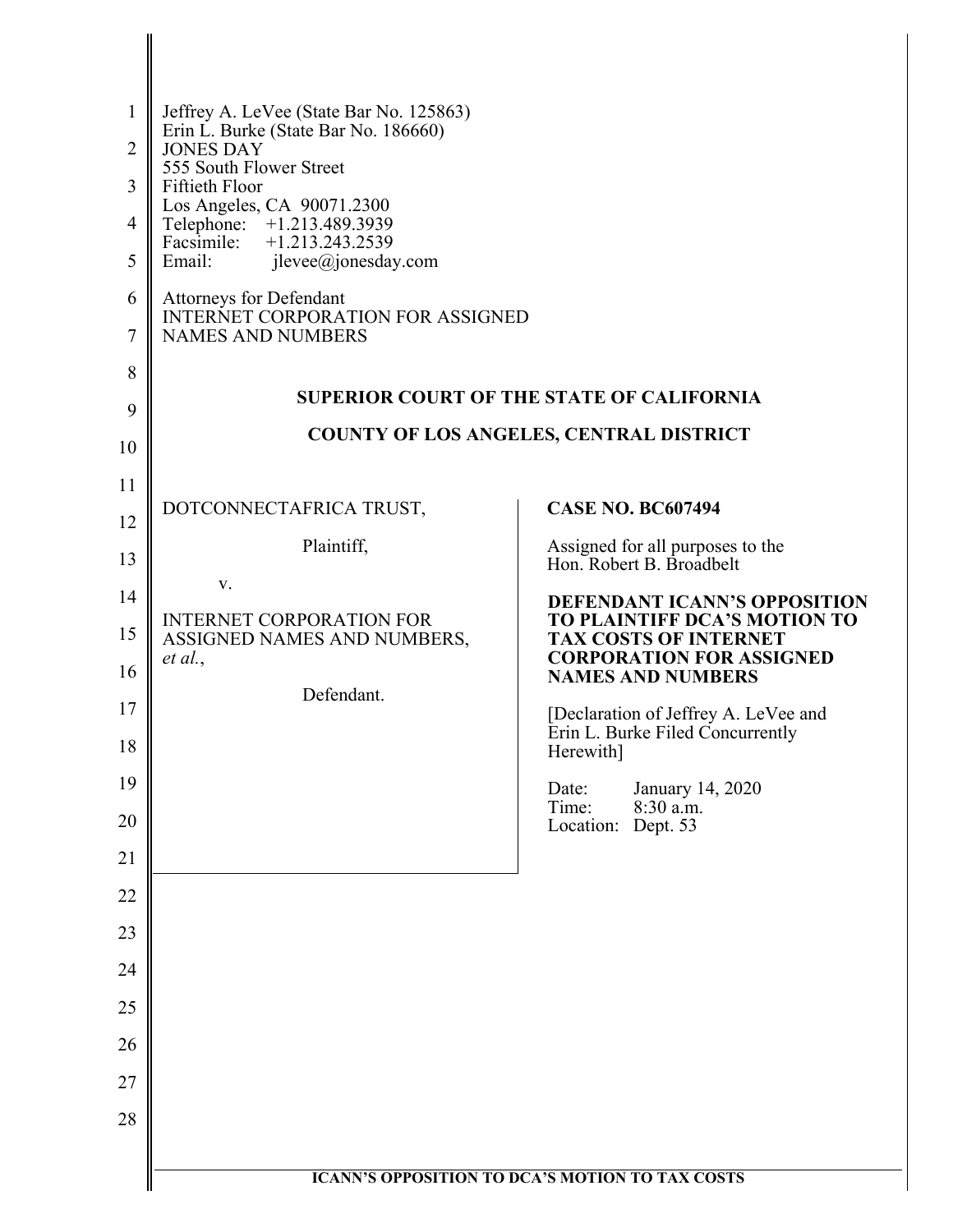| $\mathbf{1}$   |      |                 | <b>TABLE OF CONTENTS</b>                                                |      |
|----------------|------|-----------------|-------------------------------------------------------------------------|------|
| $\overline{2}$ |      |                 |                                                                         | Page |
| 3              |      |                 |                                                                         |      |
| $\overline{4}$ |      |                 |                                                                         |      |
|                |      |                 |                                                                         |      |
| 5              | I.   |                 |                                                                         |      |
| 6              | II.  |                 |                                                                         |      |
| 7              |      | A.              | ICANN's Deposition Costs Are Reasonably Necessary And Reasonable In     |      |
| 8              |      |                 | ICANN's travel costs are reasonably necessary and reasonable in<br>1.   |      |
| 9<br>10        |      |                 | ICANN's costs for transcripts and video recordings are reasonably<br>2. |      |
|                |      | <b>B.</b>       |                                                                         |      |
| 11<br>12       |      | $\mathcal{C}$ . | ICANN's Costs For Models, Enlargements, And Photocopies Of Exhibits     |      |
|                | III. |                 | ICANN IS ENTITLED TO RECOVER ITS DISCRETIONARY COSTS 12                 |      |
| 13<br>14       |      | A.              | ICANN's Claim For Messenger Fees Is Reasonably Necessary And            |      |
| 15             |      | <b>B.</b>       | ICANN's Claim For Service Fees Is Reasonably Necessary And              |      |
| 16             |      | $\mathcal{C}$ . | ICANN's Claim For Mediation Fees Is Reasonably Necessary And            |      |
| 17             |      | D.              | ICANN's Remaining Costs Are Reasonably Necessary and Reasonable in      |      |
| 18             | IV.  |                 | <b>ICANN IS ENTITLED TO RECOVER ALL COSTS THAT DCA DID NOT</b>          |      |
| 19             |      |                 |                                                                         | .16  |
| 20             |      |                 |                                                                         |      |
| 21             |      |                 |                                                                         |      |
| 22<br>23       |      |                 |                                                                         |      |
| 24             |      |                 |                                                                         |      |
| 25             |      |                 |                                                                         |      |
| 26             |      |                 |                                                                         |      |
| 27             |      |                 |                                                                         |      |
| 28             |      |                 |                                                                         |      |
|                |      |                 | $\mathbf{1}$                                                            |      |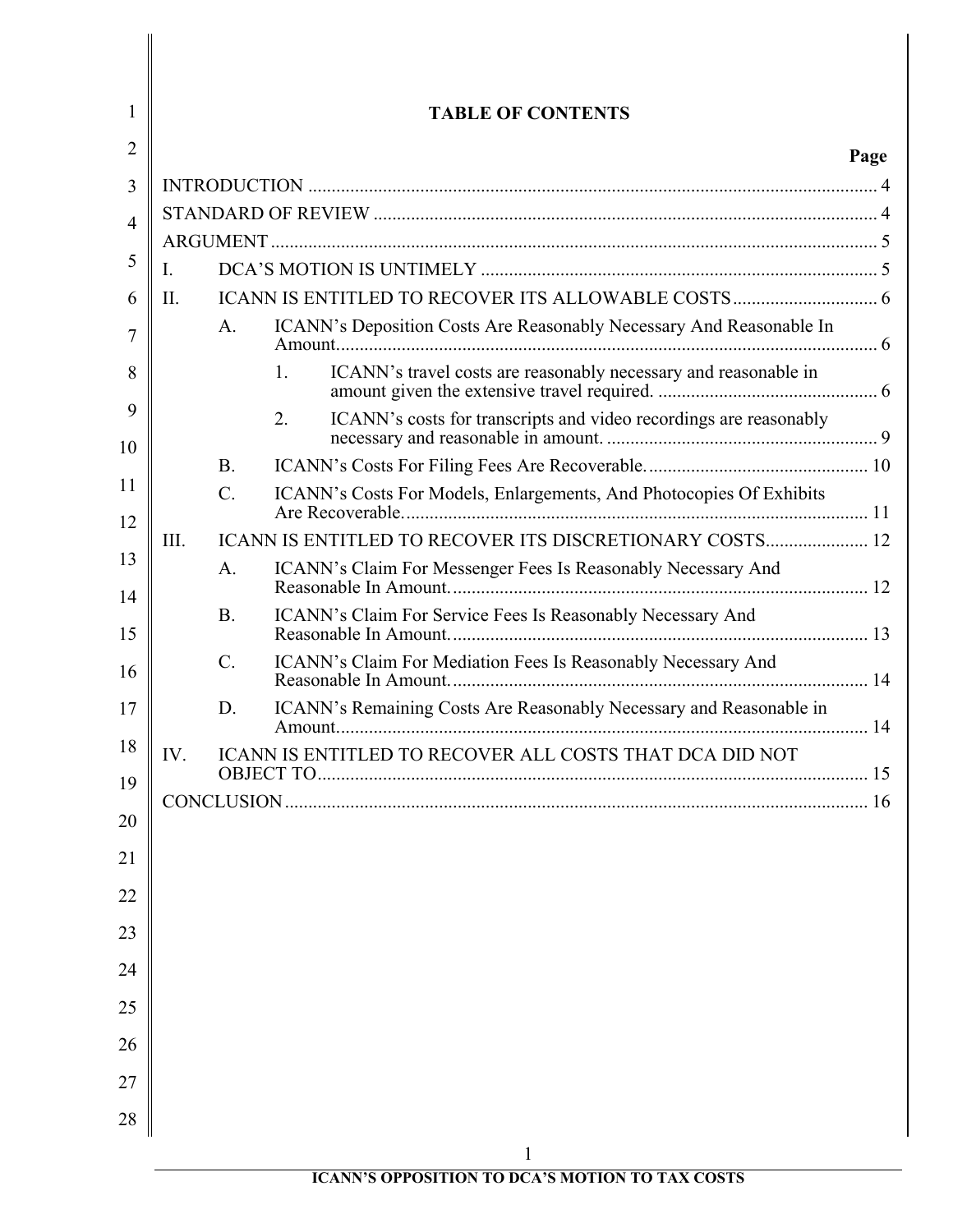| 1              | <b>TABLE OF AUTHORITIES</b>                            |
|----------------|--------------------------------------------------------|
| 2              |                                                        |
| 3              | Page                                                   |
| $\overline{4}$ | <b>CASES</b>                                           |
| 5              | Benach v. County of Los Angeles,                       |
| 6              |                                                        |
| 7              | Berkeley Cement, Inc. v. Regents of Univ. of Cal.,     |
| 8              | Chaaban v. Wet Seal, Inc.,                             |
| 9              |                                                        |
| 10             | Gibson v. Bobroff,                                     |
| 11             |                                                        |
| 12             | Heller v. Pullsbury, Madison & Sutro,                  |
| 13             |                                                        |
| 14             | Hoge v. Lava Cap Gold Mining Corp.,                    |
| 15             |                                                        |
| 16<br>17       | Howard v. Am. Nat. Fire Ins. Co.,                      |
| 18             | Jones v. Dumrichob,                                    |
| 19             |                                                        |
| 20             | Ladas v. Ca. State Auto. Ass'n,                        |
| 21             |                                                        |
|                | Rappenecker v. Sea-Land Serv., Inc.,                   |
| 22             |                                                        |
| 23             | Sanai v. Salta,                                        |
| 24             | Thon v. Thompson,                                      |
| 25             |                                                        |
| 26<br>27       | <b>STATUTES</b>                                        |
| 28             |                                                        |
|                | $\overline{2}$                                         |
|                | <b>ICANN'S OPPOSITION TO DCA'S MOTION TO TAX COSTS</b> |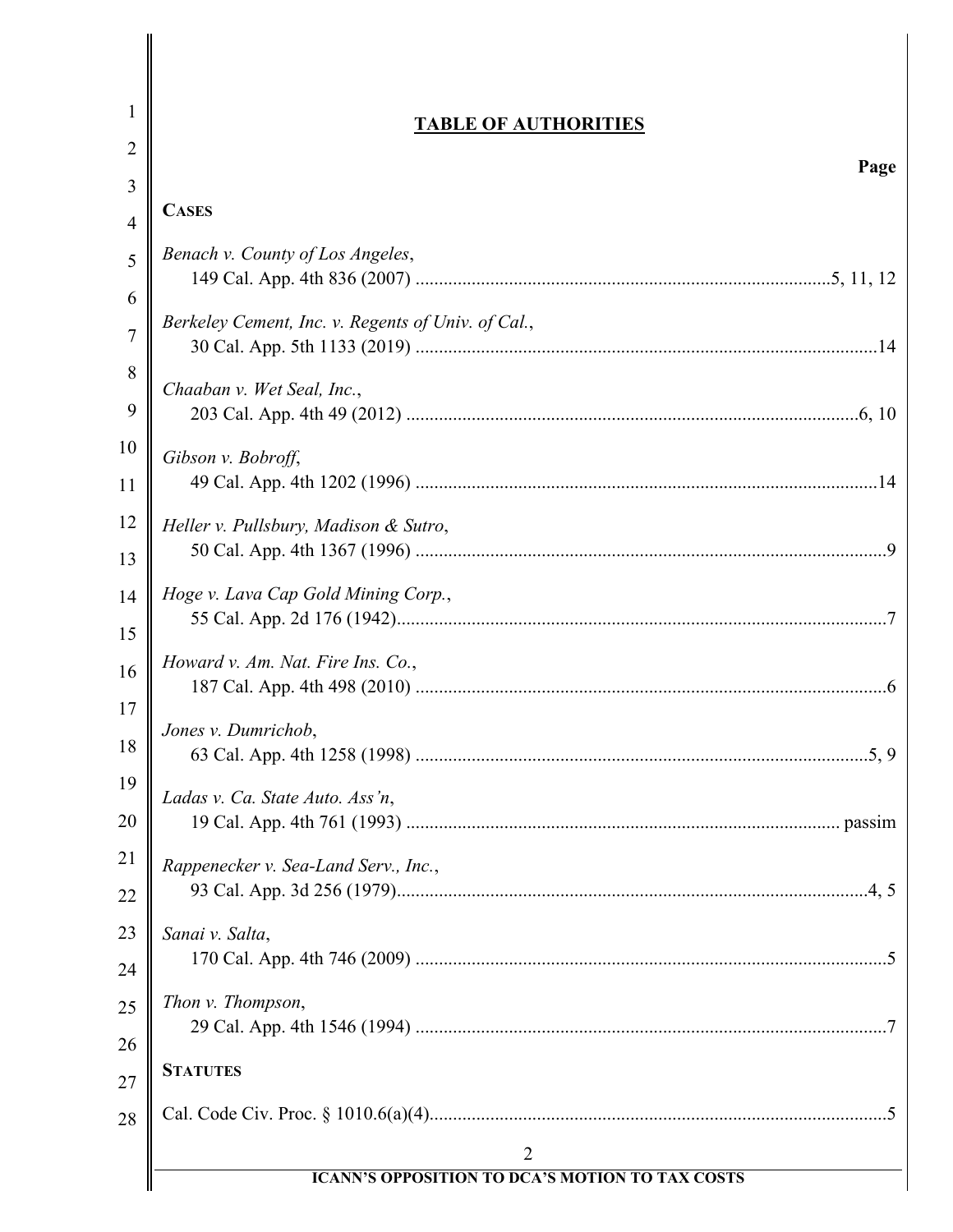| $\mathbf{1}$        |                                                             |
|---------------------|-------------------------------------------------------------|
| $\overline{2}$      |                                                             |
| $\mathfrak{Z}$      |                                                             |
| $\overline{4}$      | <b>OTHER AUTHORITIES</b>                                    |
| 5                   |                                                             |
| 6<br>$\overline{7}$ |                                                             |
| 8                   |                                                             |
| 9                   |                                                             |
| 10                  |                                                             |
| 11                  |                                                             |
| 12                  |                                                             |
| 13                  |                                                             |
| 14                  |                                                             |
| 15                  |                                                             |
| 16                  |                                                             |
| 17                  |                                                             |
| 18<br>19            |                                                             |
| 20                  |                                                             |
| 21                  |                                                             |
| 22                  |                                                             |
| 23                  |                                                             |
| 24                  |                                                             |
| 25                  |                                                             |
| 26                  |                                                             |
| 27                  |                                                             |
| 28                  |                                                             |
|                     | 3<br><b>ICANN'S OPPOSITION TO DCA'S MOTION TO TAX COSTS</b> |
|                     |                                                             |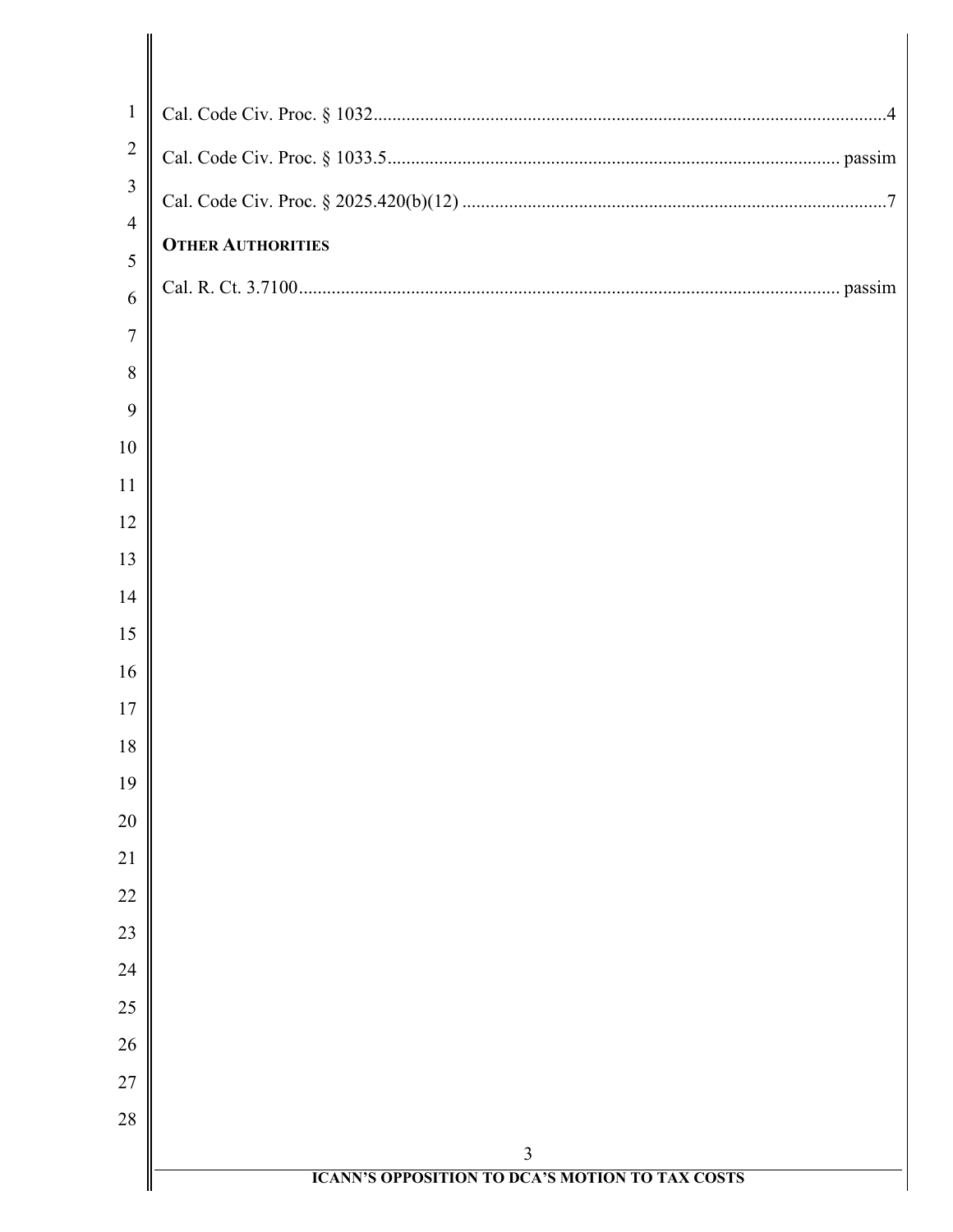# **MEMORANDUM OF POINTS AND AUTHORITIES**

## <span id="page-4-2"></span>**INTRODUCTION**

3 4 5 6 7 8 9 After more than three years of litigation, a two-day bench trial in February 2018, and a three-day bench trial in February 2019, this Court held that Plaintiff DotConnectAfrica Trust ("DCA") was judicially estopped from pursuing this lawsuit against the Internet Corporation for Assigned Names and Numbers' ("ICANN"), declaring ICANN to be the prevailing party and dismissing DCA's lawsuit in full. As the prevailing party, ICANN filed a verified cost memorandum, seeking allowable costs it is entitled to as a matter of right, and costs the Court may award in its discretion.

10 11 12 13 14 15 16 17 In response, DCA filed a motion to tax costs ("Motion"), which does not carry DCA's burden of proving that ICANN's costs were unnecessary or unreasonable. DCA offers a number of unsubstantiated, vague, and nonsensical objections to ICANN's verified cost memorandum, but does not provide any evidence to support its objections. This is insufficient. *Rappenecker v. Sea-Land Serv., Inc.*, 93 Cal. App. 3d 256, 266 (1979) ("Defendant's mere statements in the points and authorities accompanying its notice of motion to strike cost bill and the declaration of its counsel are insufficient to rebut the prima facie showing."). Further, DCA missed the deadline to file a motion to tax costs, warranting denial of the Motion in its entirety.

18 19 20 21 22 23 24 It is particularly appropriate to award ICANN its costs here, where the Court ruled that DCA should never have brought this lawsuit because DCA repeatedly took the position that it could not—under any circumstances—sue ICANN in Court. And to be clear, all of the costs ICANN seeks were reasonably necessary to the litigation, and reasonable in amount, given that there were two bench trials in this action, and given that the parties traveled to Washington, D.C., Paris, and South Africa for depositions. For these reasons, ICANN respectfully requests that the Court deny DCA's Motion and award ICANN its costs in full.

<span id="page-4-1"></span>25

1

<span id="page-4-0"></span>2

## <span id="page-4-3"></span>**STANDARD OF REVIEW**

26 27 28 A prevailing party is entitled as a matter of right to recover allowable costs that are both: (1) reasonable in amount; and (2) reasonably necessary to the conduct of the litigation. Cal. Code Civ. Proc. §§ 1032, 1033.5(c). Even if costs are not expressly provided for in Section 1033.5, the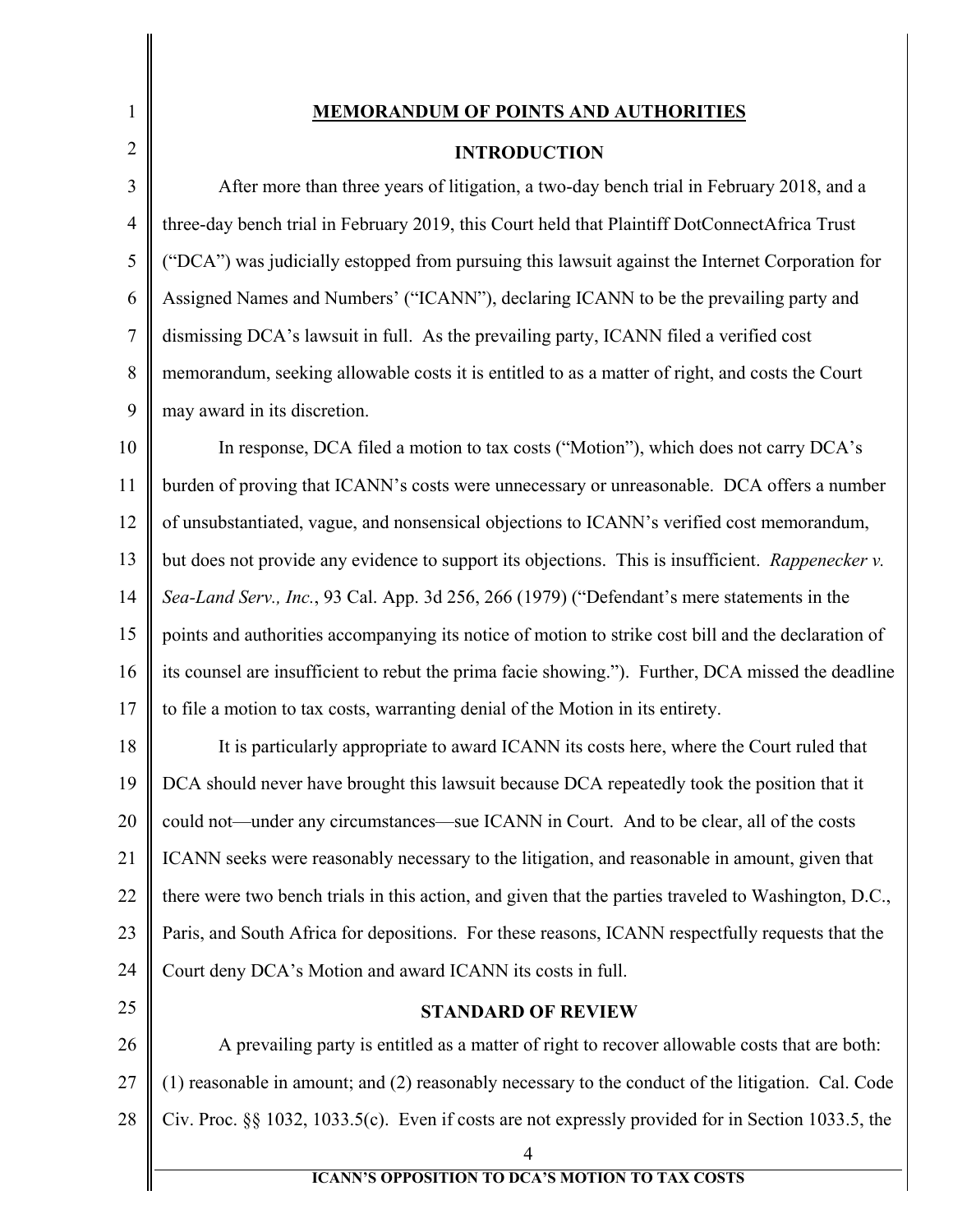<span id="page-5-4"></span><span id="page-5-2"></span>Court may award certain costs within its discretion. *See* Cal. Code Civ. Proc. § 1033.5(c)(4).

1

2 3 4 5 6 7 8 9 10 11 12 13 14 15 16 17 18 19 A prevailing party may submit a verified cost memorandum claiming its allowable and discretionary costs. Cal. R. Ct. 3.7100. If the items on the verified cost memorandum "appear to be proper charges, the burden is on the party seeking to tax costs to show that they were not reasonable or necessary. On the other hand, if the items are properly objected to, they are put in issue and the burden of proof is on the party claiming them as costs." *Ladas v. Ca. State Auto. Ass'n,* 19 Cal. App. 4th 761, 774 (1993); *Benach v. County of Los Angeles*, 149 Cal. App. 4th 836, 856 (2007). A party seeking to tax costs "must refer to each item objected to by the same number and appear in the same order as the corresponding cost item" and "must state why the item is objectionable." Cal. R. Ct.  $3.7100(b)(2)$ . It is not enough that the losing party attack costs by simply stating they were unnecessary or unreasonable; the losing party has the burden to present evidence to prove that the costs are not recoverable. *See Rappenecker*, 93 Cal. App. 3d at 266 ("Defendant's mere statements in the points and authorities accompanying its notice of motion to strike cost bill and the declaration of its counsel are insufficient to rebut the prima facie showing."); *Jones v. Dumrichob*, 63 Cal. App. 4th 1258, 1266 (1998) (same). Whether "a cost item was reasonably necessary to the litigation presents a question of fact for the trial courts[.]" *Ladas*, 19 Cal. App. 4th at 774. **ARGUMENT I. DCA'S MOTION IS UNTIMELY**

<span id="page-5-8"></span><span id="page-5-7"></span><span id="page-5-6"></span><span id="page-5-5"></span><span id="page-5-3"></span><span id="page-5-1"></span><span id="page-5-0"></span>20 21 22 23 24 25 26 27 28 This Court should deny DCA's Motion in its entirety because DCA missed the deadline to file the Motion. A party seeking to tax costs must file a motion to tax costs within fifteen days of the filing of a verified memorandum. Cal. R. Ct.  $3.1700(b)(1)$ . ICANN filed its verified cost memorandum on October 18, 2019, rendering DCA's deadline to file its Motion on November 4, 2019. But DCA did not file its motion to tax costs until November 5, nor did it ask for (or receive) any extension. Accordingly, this Court should deny DCA's motion as untimely.<sup>[1](#page-5-8)</sup> Sanai  $1\text{DCA}$  may argue that because ICANN served its verified cost memorandum via email, DCA was allotted two additional court days to file its motion. Cal. R. Ct. 3.1700(b)(1); Cal. Code Civ. Proc. § 1010.6(a)(4). But any such argument belies the parties' express agreement that email service constitutes personal service. Declaration of Jeffrey A. LeVee ("LeVee Decl.") ¶ 2, Ex. A (DCA's counsel confirming that "electronic service constitutes personal service"). The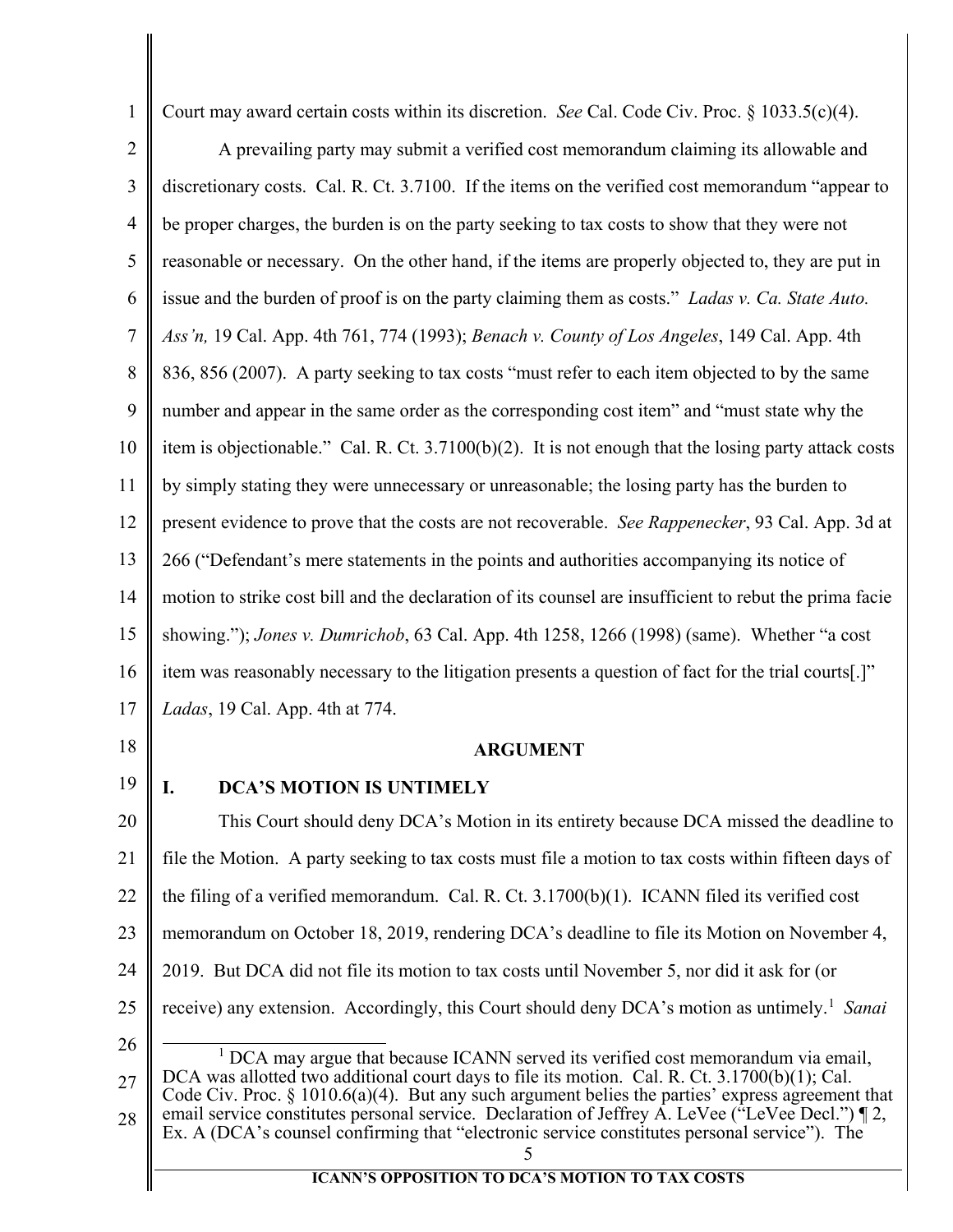<span id="page-6-6"></span><span id="page-6-5"></span><span id="page-6-4"></span><span id="page-6-3"></span><span id="page-6-2"></span><span id="page-6-1"></span><span id="page-6-0"></span>

| 1              | v. Salta, 170 Cal. App. 4th 746, 757 (2009) ("The defendants' motion to tax costs was ruled                                                                                                                                                                                     |
|----------------|---------------------------------------------------------------------------------------------------------------------------------------------------------------------------------------------------------------------------------------------------------------------------------|
| $\overline{2}$ | untimely (one day late).").                                                                                                                                                                                                                                                     |
| 3              | II.<br><b>ICANN IS ENTITLED TO RECOVER ITS ALLOWABLE COSTS</b>                                                                                                                                                                                                                  |
| $\overline{4}$ | Notwithstanding that DCA's motion is untimely, DCA failed to meet its burden of                                                                                                                                                                                                 |
| 5              | showing that ICANN's claim for allowable costs are unnecessary or unreasonable.                                                                                                                                                                                                 |
| 6              | <b>ICANN's Deposition Costs Are Reasonably Necessary And Reasonable In</b><br>A.<br>Amount.                                                                                                                                                                                     |
| $\overline{7}$ | Section 1033.5 provides that ICANN is entitled as a matter of right to recover costs for                                                                                                                                                                                        |
| 8<br>9         | "[t]aking, video recording, and transcribing necessary depositions, including an original and one                                                                                                                                                                               |
|                | copy of those taken by the claimant and one copy of depositions taken by the party against whom                                                                                                                                                                                 |
| 10             | costs are allowed." Cal. Code. Civ. Proc. $\S 1033.5(a)(3)(A)$ . ICANN is also entitled to "[t] ravel                                                                                                                                                                           |
| 11<br>12       | expenses to attend depositions." <sup>2</sup> <i>Id.</i> § 1033.5(a)(3)(B) ICANN's deposition costs are both                                                                                                                                                                    |
| 13             | reasonably necessary to the litigation and reasonable in amount; DCA has not and cannot                                                                                                                                                                                         |
| 14             | demonstrate otherwise.                                                                                                                                                                                                                                                          |
| 15             | 1.<br>ICANN's travel costs are reasonably necessary and reasonable in<br>amount given the extensive travel required.                                                                                                                                                            |
| 16             | ICANN is claiming costs for its flights, hotel stays, transportation costs, and meals while                                                                                                                                                                                     |
| 17             | traveling to international and out-of-state depositions. These costs are expressly allowable by                                                                                                                                                                                 |
| 18             | statute and should be awarded as a matter of right. See Cal. Code Civ. Proc. $\S$ 1033.5(a)(3)(A);                                                                                                                                                                              |
| 19             | Chaaban v. Wet Seal, Inc., 203 Cal. App. 4th 49, 59 (2012) (trial court properly awarded travel                                                                                                                                                                                 |
| 20             | costs, including hotel, gas, car rental, and parking, to prevailing defendant); Howard v. Am. Nat.                                                                                                                                                                              |
| 21             | Fire Ins. Co., 187 Cal. App. 4th 498, 541 (2010) (trial court had discretion to award attorney meal                                                                                                                                                                             |
| 22             | expenses incurred while traveling to take depositions).                                                                                                                                                                                                                         |
| 23             | DCA claims that ICANN's travel costs are "unreasonably high" and must be the result of                                                                                                                                                                                          |
| 24             | first class travel. DCA, however, relies only on Google searches to support its position. <sup>3</sup> But this                                                                                                                                                                 |
| 25             | Motion is thus untimely.                                                                                                                                                                                                                                                        |
| 26<br>27       | $2$ DCA's argument that "[t]he only instances were [sic] ICANN can claim costs for taking,<br>video recording and transcribing depositions, are in instances of necessary depositions noticed by<br>ICANN" (Mot. at 2) is therefore an incorrect interpretation of the statute. |
| 28             | <sup>3</sup> Interestingly, DCA does not attach its own costs for flights or hotel stays, presumably<br>because it incurred similar costs in traveling to these depositions.                                                                                                    |
|                | 6                                                                                                                                                                                                                                                                               |
|                | <b>ICANN'S OPPOSITION TO DCA'S MOTION TO TAX COSTS</b>                                                                                                                                                                                                                          |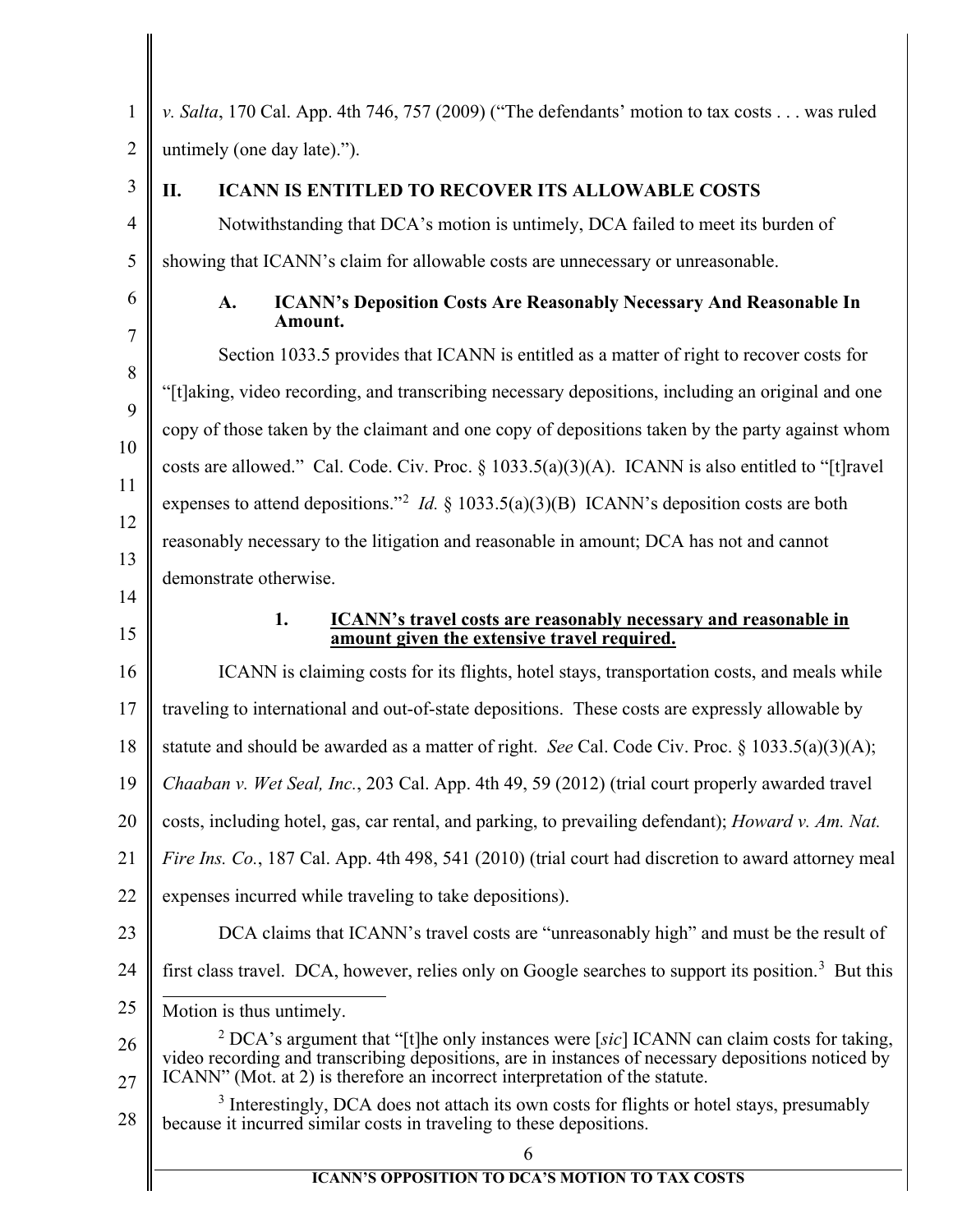"evidence" is irrelevant and does not support that ICANN's costs were unreasonable.

2 3 4 5 6 First, as to Intervenor ZA Central Registry's ("ZACR") persons most knowledgeable depositions in South Africa, the Google flight and hotel searches DCA cites are plainly irrelevant. The depositions took place in Cape Town, South Africa, but the flights and hotels DCA relies on are for Johannesburg. DCA's Google flights and hotels are also for November 2019, whereas the depositions took place in October 2017.

<span id="page-7-1"></span><span id="page-7-0"></span>7 8 9 10 11 12 13 14 15 16 17 18 19 20 Additionally, ICANN's counsel flew business class to Cape Town, which was nearly a 25 hour flight *each way*. LeVee Decl. ¶ 5. Flying business class was entirely reasonable given the extensive travel. *See Hoge v. Lava Cap Gold Mining Corp.*, 55 Cal. App. 2d 176, 187–88 (1942) (awarding travel expenses between California and New York for attorney attending a deposition); *cf. Thon v. Thompson*, 29 Cal. App. 4th 1546, 1549 (1994) (declining to award prevailing party higher cost of chartering flight, but awarding \$5,100 based on the price of a commercial flight between Bakersfield and San Diego). ICANN's counsel also booked a reasonable hotel for its five-night stay in Cape Town. ICANN's five-night stay was reasonably necessary to adjust to the ten-hour time difference, and to account for two days of deposition. LeVee Decl. ¶ 5. Although DCA has not met its burden of demonstrating that these costs were unreasonable, ICANN attaches its travel invoices to support its claim for costs. LeVee Decl. ¶ 5, Ex. B. DCA also claims that ICANN counsel's attendance at these depositions in person were unnecessary. That is absurd. ICANN's counsel had a statutory right to attend the depositions in

<span id="page-7-2"></span>person. *See* Cal. Code Civ. Proc. § 2025.420(b)(12) (a party's counsel cannot be excluded from

21 attending a deposition). Additionally, DCA's First Amended Complaint ("FAC") contains

22 numerous allegations against ICANN for its treatment of ZACR's .AFRICA application. *See,* 

23 *e.g.* FAC ¶¶ 26-32, 75-76, 81. Indeed, DCA's fourth cause of action is predicated entirely on an

24 alleged conspiracy between ICANN, ZACR, and the African Union Commission. FAC ¶¶ 83-95.

25 It was reasonably necessary for ICANN—the defendant in this litigation—to attend ZACR's

26 persons most knowledgeable depositions in person. And, participating telephonically (as DCA

27 suggests) would have required ICANN to participate in the middle of the night, due to the ten-

28 hour time change. LeVee Decl. ¶ 4.

1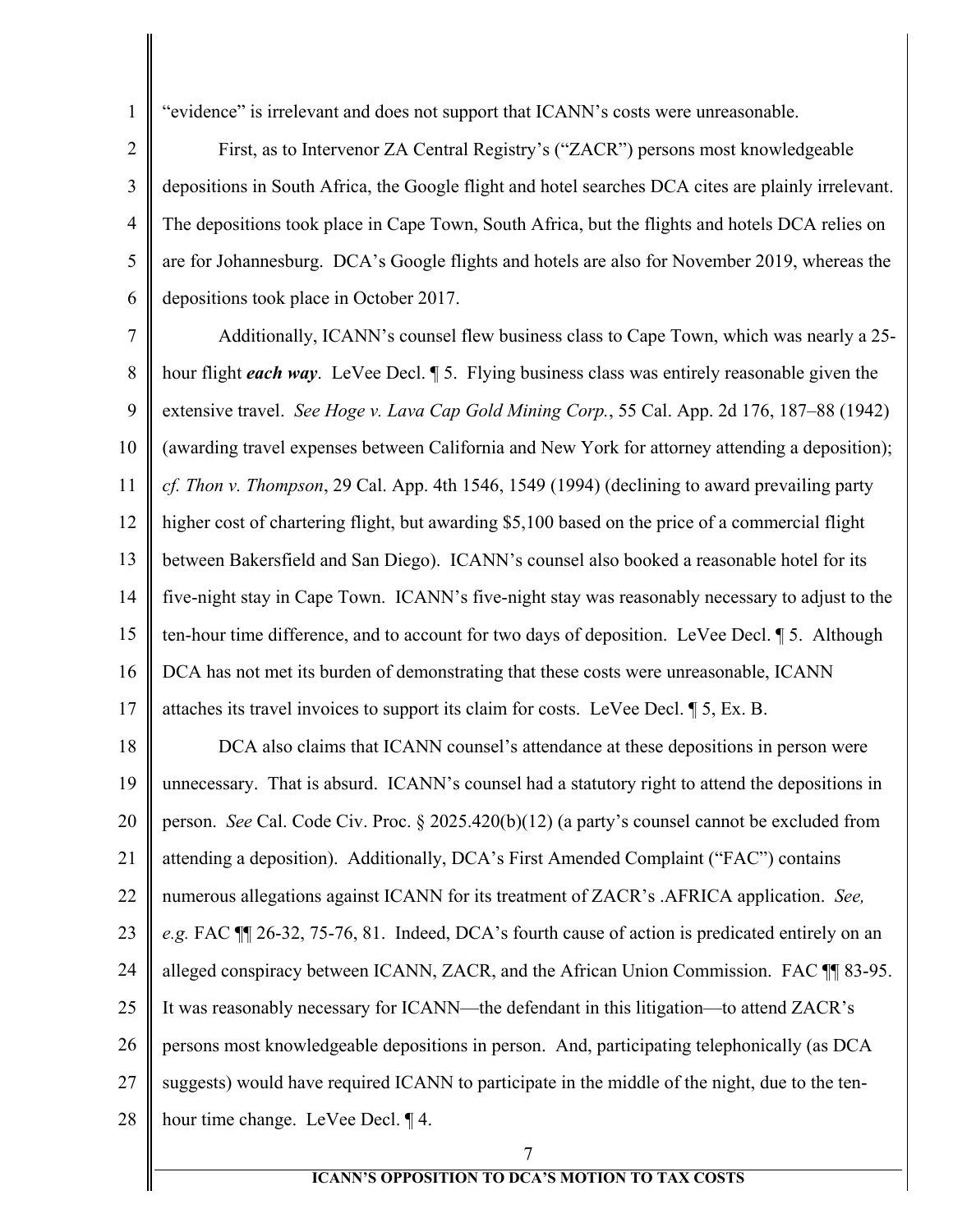1 2 3 4 5 6 7 8 9 10 11 12 13 14 15 16 17 Second, ICANN's travel costs for Mr. Dandjinou's deposition in Paris, France were also reasonable. Declaration of Erin L. Burke ("Burke Decl.") ¶ 4, Ex. 1. ICANN's counsel traveled business class to Paris, an eleven-hour flight each way. *Id*. ¶ 4. ICANN's counsel also stayed at a reasonably-priced hotel close to Jones Day's Paris office to avoid any travel costs to and from the deposition. *Id*. ICANN booked its travel to Paris just a few weeks in advance because DCA did not serve the amended deposition notice for Mr. Dandjinou's June 5, 2018 deposition until late May 2018. *Id*. ¶ 2. Additionally, Mr. Dandjinou's deposition took place during the middle of the French Open, likely resulting in increased travel costs during this time. *Id*. DCA's Google searches are therefore an unrealistic comparison, because they reflect pricing for flights and hotels booked seven months in advance. And to be clear, the costs for Mr. Dandjinou's deposition could have been much higher. Mr. Dandjinou resides in Benin, Africa. *Id*. ¶ 3. To avoid the time and expense of traveling to Africa for a deposition, ICANN offered to make Mr. Dandjinou available for a deposition at Jones Day's more convenient Paris office. *Id*. DCA accepted. *Id*. Third, ICANN's travel costs for Mr. Mwencha's deposition in Washington, D.C. were reasonable, and far less than they could have been otherwise. LeVee Decl. ¶ 7, Ex. C. ICANN's counsel flew premium economy to Washington, D.C., and selected a reasonable hotel. *Id*. ¶ 7.

18 The date and location for Mr. Mwencha's deposition was scheduled a few weeks in advance,

19 requiring the parties to book flights and hotels on a somewhat expedited basis. *Id*. ¶ 6. DCA's

20 Google searches are therefore irrelevant, as they reflect pricing for flights and hotels booked five

21 months in advance. And the costs for Mr. Mwencha's deposition could have been much higher.

22 At the time of his deposition, Mr. Mwencha was living in Nairobi, Kenya. To avoid the time and

23 expense of DCA, ICANN, and ZACR's counsel traveling to Africa, Mr. Mwencha agreed to

24 25 come to Washington, D.C. *Id*. ICANN reimbursed Mr. Mwencha for his two-night hotel stay in Washington, D.C., which is far less costly than the parties traveling to Kenya. *Id*.

26 27 28 In sum, ICANN's costs for each of these depositions (all noticed by Plaintiff DCA, but Mr. Mwencha's deposition) were reasonably necessary and reasonable in amount, such that ICANN should be awarded its costs in full.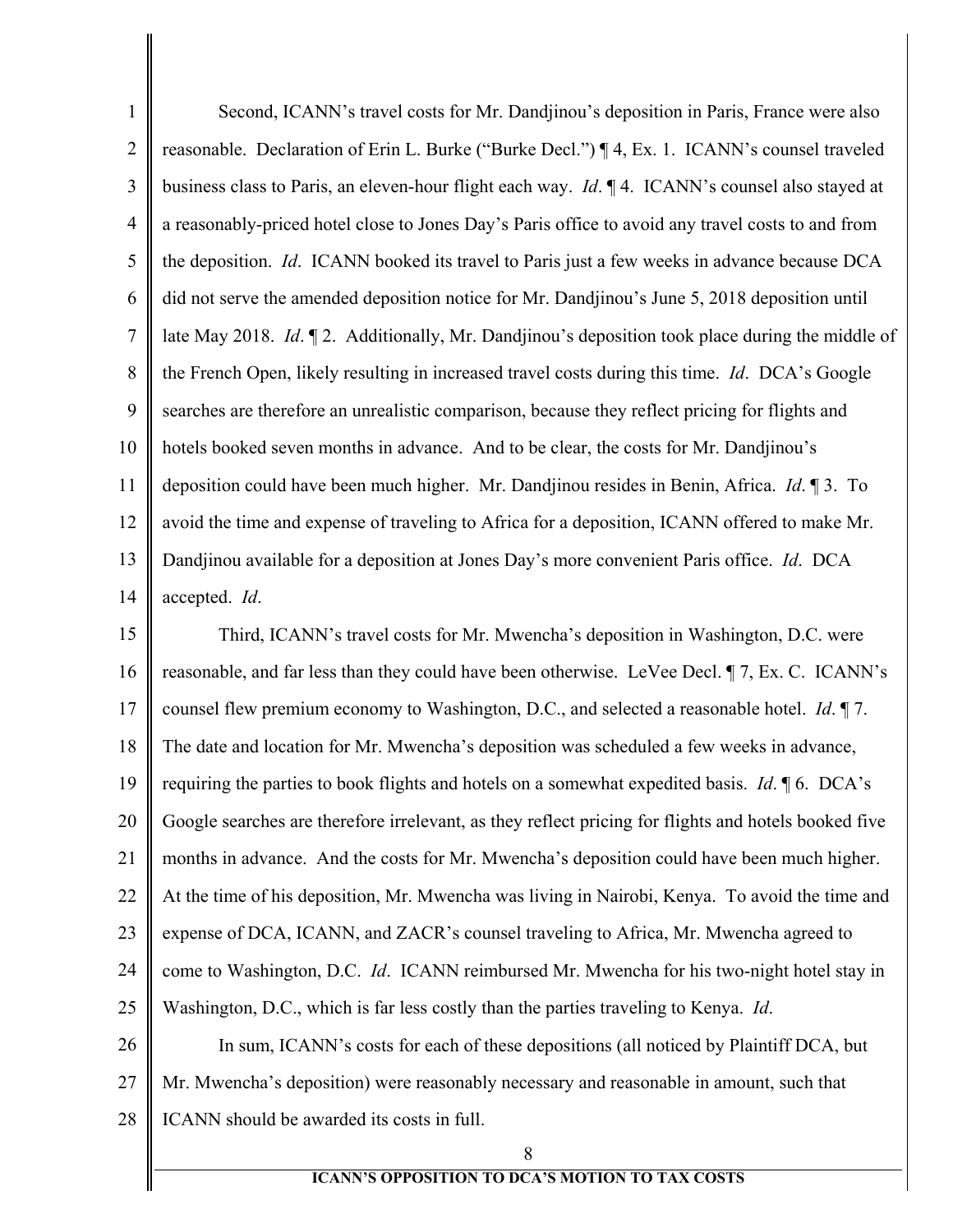# $\overline{a}$

<span id="page-9-0"></span>1

### <span id="page-9-2"></span><span id="page-9-1"></span>**2. ICANN's costs for transcripts and video recordings are reasonably necessary and reasonable in amount.**

<span id="page-9-4"></span><span id="page-9-3"></span>

| $\mathcal{L}$  | ICANN is entitled to its costs for transcripts and video recordings because they are                                                                                                                                                                                                                |
|----------------|-----------------------------------------------------------------------------------------------------------------------------------------------------------------------------------------------------------------------------------------------------------------------------------------------------|
| 3              | reasonably necessary and reasonable in amount, and DCA has not met its burden to demonstrate                                                                                                                                                                                                        |
| $\overline{4}$ | otherwise. DCA generally seeks to "tax the remainder of the \$35,710.10" based on                                                                                                                                                                                                                   |
| 5              | "unsubstantiated, inconsistent, and unreasonable pricing for transcribing across the board." Mot.                                                                                                                                                                                                   |
| 6              | at 4. But DCA's argument is not a proper objection to ICANN's memorandum on costs: it                                                                                                                                                                                                               |
| $\tau$         | contradicts the express requirement that DCA "must refer to each item objected to" and "must                                                                                                                                                                                                        |
| 8              | state why the item is objectionable." Cal. R. Ct. 3.1700(b)(2); see also Jones, 63 Cal. App. 4th at                                                                                                                                                                                                 |
| 9              | 1266 (finding that mere statements in the points and authorities and declaration of counsel are                                                                                                                                                                                                     |
| 10             | insufficient to rebut a showing of costs).                                                                                                                                                                                                                                                          |
| 11             | Notwithstanding its procedural deficiencies, DCA's argument is false. ICANN is entitled                                                                                                                                                                                                             |
| 12             | to a copy of deposition transcripts as a matter of right, including a copy of the video recording. <sup>4</sup>                                                                                                                                                                                     |
| 13             | Cal. Code Civ. Proc. § 1033.5(a)(3)(A); Heller v. Pullsbury, Madison & Sutro, 50 Cal. App. 4th                                                                                                                                                                                                      |
| 14             | 1367, 1395–96 (1996) (upholding trial court's award of costs for videotaped depositions).                                                                                                                                                                                                           |
| 15             | ICANN's costs for copies of the deposition transcripts and video recordings were also reasonable                                                                                                                                                                                                    |
| 16             | in amount. <sup>5</sup> LeVee Decl. $\P$ 8, Ex. D, $\P$ 11, Ex. E.                                                                                                                                                                                                                                  |
| 17             | DCA also challenges ICANN's costs for taking, transcribing, and videotaping the                                                                                                                                                                                                                     |
| 18             | deposition of Sophia Bekele. As demonstrated by the attached invoices, however, ICANN's                                                                                                                                                                                                             |
| 19             | claim for costs are entirely reasonable. LeVee Decl. ¶ 12, Ex. F. The cost for the December 2016                                                                                                                                                                                                    |
| 20             | <sup>4</sup> The video recording of Mr. Silber's and Mr. McFadden's depositions were plainly<br>necessary because neither deponent is within the subpoena power of the Court. Mr. Silber left his                                                                                                   |
| 21<br>22       | employ as an ICANN Board member in October 2018 and resides in South Africa. LeVee Decl.<br>11. Mr. McFadden was not employed by ICANN and resides in Wisconsin. <i>Id.</i> Accordingly,                                                                                                            |
| 23             | had ICANN intended for either witness to testify at trial, it would have had to rely on their<br>videotaped deposition testimony, unless either witness volunteered to travel to Los Angeles.                                                                                                       |
| 24             | Further, it was DCA who noticed the deposition and initiated the video recording <i>(id.)</i> , further<br>demonstrating that ICANN is entitled to these costs. See Heller, 50 Cal. App. 4th at 1395                                                                                                |
| 25             | (rejecting argument that video tape costs were excessive and unfairly burdensome in part because<br>party against whom costs were sought "initiated the videotaping of depositions").                                                                                                               |
| 26             | <sup>3</sup> DCA complains that the costs claimed by ZACR and ICANN differ for Fadi Chehade's                                                                                                                                                                                                       |
| 27             | deposition transcript. Mot. at 2, n.1. The discrepancy is likely due to ICANN's decision to order<br>a rough transcript of Mr. Chehade's transcript, which was reasonably necessary as trial was just<br>two and a half months away. LeVee Decl. ¶ 10. The attached Declaration of Jeffrey A. LeVee |
| 28             | explains all of ICANN's costs for depositions, and demonstrates that these costs were reasonably                                                                                                                                                                                                    |
|                | necessary and reasonable in amount.<br>9                                                                                                                                                                                                                                                            |
|                | <b>ICANN'S OPPOSITION TO DCA'S MOTION TO TAX COSTS</b>                                                                                                                                                                                                                                              |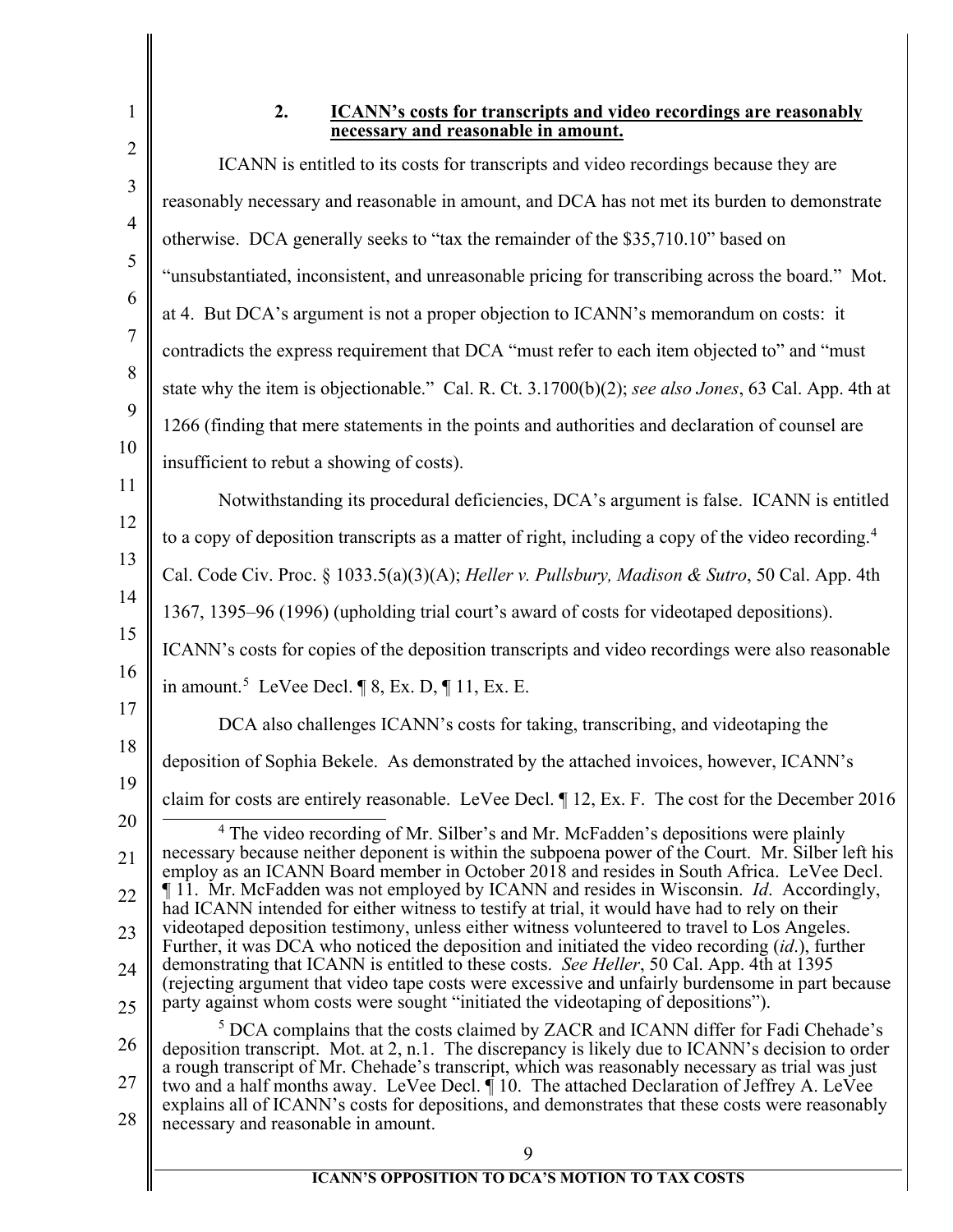<span id="page-10-2"></span><span id="page-10-0"></span>

| 1              | deposition is higher than the September 2017 deposition because the cost per page for the                                                                                                                                                                         |
|----------------|-------------------------------------------------------------------------------------------------------------------------------------------------------------------------------------------------------------------------------------------------------------------|
| $\overline{2}$ | transcript, as set by the court reporting service, is higher. <i>Id</i> . The cost for the July 2018                                                                                                                                                              |
| 3              | deposition is higher because the transcribing cost includes the cost for video recording the                                                                                                                                                                      |
| $\overline{4}$ | deposition, as they were included on the same invoice. Additionally, ICANN ordered the July                                                                                                                                                                       |
| 5              | 2018 transcript on an expedited basis, which was reasonably necessary under the circumstances:                                                                                                                                                                    |
| 6              | Ms. Bekele's deposition occurred less than one month before the Phase II trial date, and just two                                                                                                                                                                 |
| 7              | days before the deadline to file motions in limine (where ICANN's motion was based on Ms.                                                                                                                                                                         |
| 8              | Bekele's testimony at this deposition). See Chaaban, 203 Cal. App. 4th at 55 (awarding                                                                                                                                                                            |
| 9              | prevailing party the extra costs to expedite the deposition transcript where trial was to start within                                                                                                                                                            |
| 10             | a few weeks of the deposition).                                                                                                                                                                                                                                   |
| 11             | Finally, DCA seeks to tax costs associated with Mark McFadden's travel to Los Angeles                                                                                                                                                                             |
| 12             | for his deposition. But these costs are entirely reasonable, and far lower than they would have                                                                                                                                                                   |
| 13             | otherwise been. LeVee Decl. ¶ 13, Ex. G. Mr. McFadden is a Wisconsin resident, so ICANN                                                                                                                                                                           |
| 14             | offered to bring Mr. McFadden to Los Angeles to avoid the time and expense of DCA, ICANN,                                                                                                                                                                         |
| 15             | and ZACR traveling to Wisconsin. LeVee Decl. 13. DCA accepted ICANN's offer. <sup>6</sup> Id.                                                                                                                                                                     |
| 16             | In sum, ICANN's deposition costs are reasonably necessary and reasonable in amount,                                                                                                                                                                               |
| 17             | and ICANN is entitled to these allowable costs as a matter of right.                                                                                                                                                                                              |
| 18             | <b>ICANN's Costs For Filing Fees Are Recoverable.</b><br><b>B.</b>                                                                                                                                                                                                |
| 19             | ICANN is entitled to recover its costs for all filing fees in this case as a matter of right.                                                                                                                                                                     |
| 20             | See Cal. Code Civ. Proc. 1033.5(a)(1). DCA does not dispute the majority of ICANN's filing                                                                                                                                                                        |
| 21             | fees, but takes issue with two filings. First, DCA challenges the \$400 fee for filing the Notice of                                                                                                                                                              |
| 22             | Removal to federal court because the case was ultimately remanded back to state court. Mot. at                                                                                                                                                                    |
| 23             | 4. DCA's argument is nonsensical. ICANN filed the Notice of Removal based on diversity                                                                                                                                                                            |
| 24             | jurisdiction: ICANN is a citizen of California, DCA is a citizen of the Republic of Mauritius and                                                                                                                                                                 |
| 25             | Kenya, and the amount in controversy exceeded \$75,000. LeVee Decl. 14. After the case was                                                                                                                                                                        |
| 26             | removed to federal court, ZACR was added as a party. ZACR, like DCA, is a foreign citizen,                                                                                                                                                                        |
| 27<br>28       | <sup>6</sup> DCA also challenges ICANN's decision to represent Mr. McFadden at his deposition.<br>Mot. at 2. But DCA overlooks that ICANN's decision to represent Mr. McFadden (and bring him<br>to Los Angeles) significantly reduced the parties' travel costs. |
|                | 10<br><b>ICANN'S OPPOSITION TO DCA'S MOTION TO TAX COSTS</b>                                                                                                                                                                                                      |
|                |                                                                                                                                                                                                                                                                   |

<span id="page-10-1"></span> $\parallel$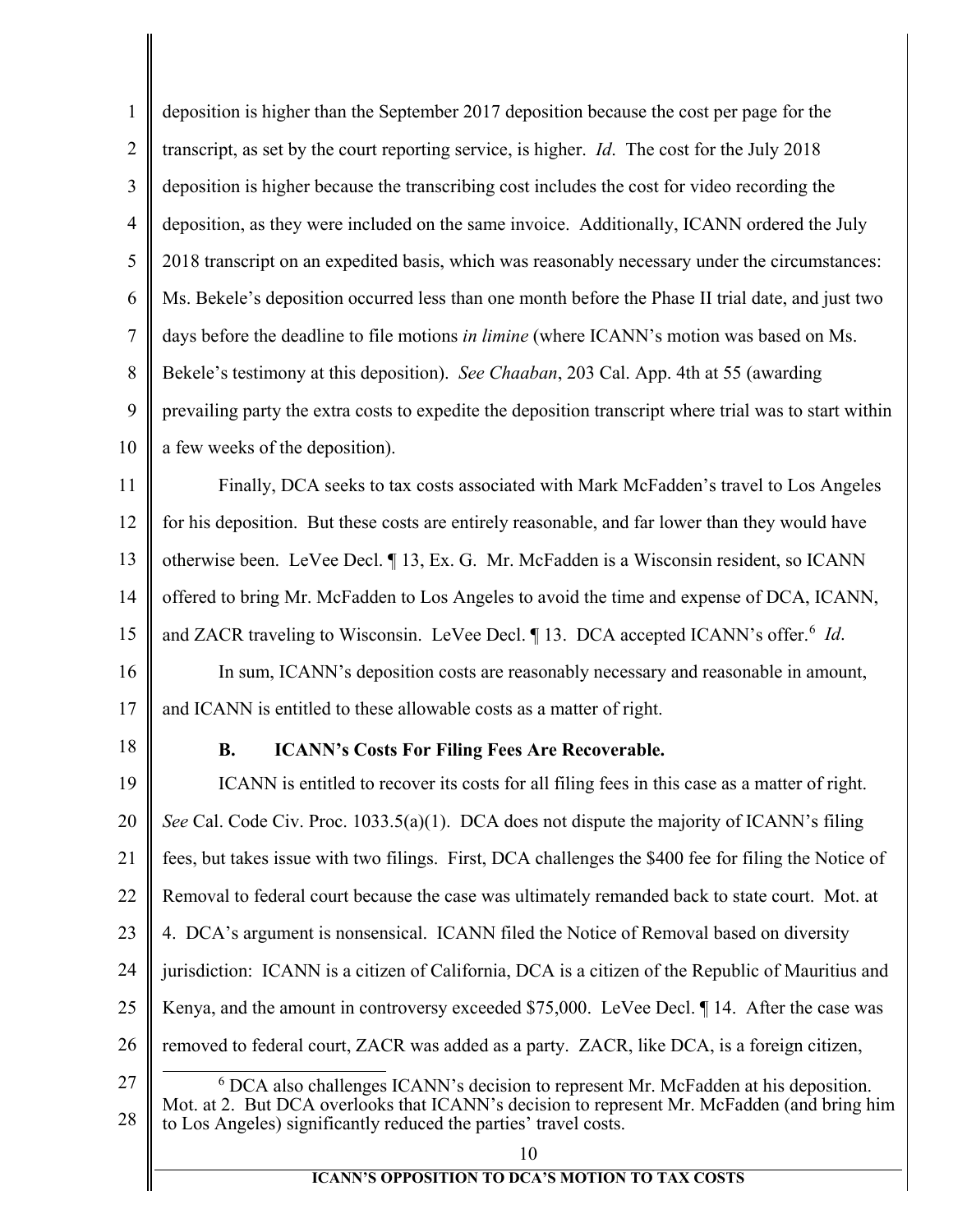<span id="page-11-2"></span><span id="page-11-1"></span><span id="page-11-0"></span>

| 1                    | thereby destroying diversity. Id. The federal court remanded the case back to state court for lack                                                                                                                                                                                                                                                                                                                                                                                                                                                                                                                                                                                                                      |
|----------------------|-------------------------------------------------------------------------------------------------------------------------------------------------------------------------------------------------------------------------------------------------------------------------------------------------------------------------------------------------------------------------------------------------------------------------------------------------------------------------------------------------------------------------------------------------------------------------------------------------------------------------------------------------------------------------------------------------------------------------|
| $\overline{2}$       | of subject matter jurisdiction. Id. Accordingly, at the time ICANN filed the Notice of Removal,                                                                                                                                                                                                                                                                                                                                                                                                                                                                                                                                                                                                                         |
| 3                    | it was procedurally proper, and reasonably necessary to the litigation.                                                                                                                                                                                                                                                                                                                                                                                                                                                                                                                                                                                                                                                 |
| 4                    | Second, DCA challenges ICANN's \$13.64 cost for filing objections to DCA's trial brief,                                                                                                                                                                                                                                                                                                                                                                                                                                                                                                                                                                                                                                 |
| 5                    | arguing that the objections were not allowable by law. Mot. at 4. ICANN filed the objections to                                                                                                                                                                                                                                                                                                                                                                                                                                                                                                                                                                                                                         |
| 6                    | DCA's trial brief because the evidence DCA cited was irrelevant, misstated the documents or trial                                                                                                                                                                                                                                                                                                                                                                                                                                                                                                                                                                                                                       |
| $\tau$               | testimony, or was misleading. LeVee Decl. ¶15. ICANN's decision to advocate its affirmative                                                                                                                                                                                                                                                                                                                                                                                                                                                                                                                                                                                                                             |
| 8                    | defense by filing the objections can hardly be characterized as unnecessary.                                                                                                                                                                                                                                                                                                                                                                                                                                                                                                                                                                                                                                            |
| 9                    | Accordingly, because the filings were reasonably necessary and reasonable in amount,                                                                                                                                                                                                                                                                                                                                                                                                                                                                                                                                                                                                                                    |
| 10                   | ICANN is entitled to recover these costs.                                                                                                                                                                                                                                                                                                                                                                                                                                                                                                                                                                                                                                                                               |
| 11                   | $C_{\bullet}$<br><b>ICANN's Costs For Models, Enlargements, And Photocopies Of Exhibits Are</b><br>Recoverable.                                                                                                                                                                                                                                                                                                                                                                                                                                                                                                                                                                                                         |
| 12                   | Section 1033.5 provides that a prevailing party is entitled to recover costs for "[m]odels,                                                                                                                                                                                                                                                                                                                                                                                                                                                                                                                                                                                                                             |
| 13                   | the enlargements of exhibits and photocopies of exhibits, and the electronic presentation of                                                                                                                                                                                                                                                                                                                                                                                                                                                                                                                                                                                                                            |
| 14                   | exhibits, including costs of rental equipment and electronic formatting if they were reasonably                                                                                                                                                                                                                                                                                                                                                                                                                                                                                                                                                                                                                         |
| 15                   | helpful to aid the trier of fact." Cal. Code Civ. Proc. $\S 1033.5(a)(13)$ . DCA has not met its                                                                                                                                                                                                                                                                                                                                                                                                                                                                                                                                                                                                                        |
| 16<br>17             | burden of demonstrating that these costs are unnecessary or unreasonable. Nor can it.                                                                                                                                                                                                                                                                                                                                                                                                                                                                                                                                                                                                                                   |
| 18                   | First, these costs were reasonably necessary to the litigation. There were two bench trials                                                                                                                                                                                                                                                                                                                                                                                                                                                                                                                                                                                                                             |
| 19                   | before this Court, a two-day trial in February 2018, and a three-day trial in February 2019. For                                                                                                                                                                                                                                                                                                                                                                                                                                                                                                                                                                                                                        |
| 20                   | each trial, this Court's trial preparation order <i>requires</i> the parties to bring three copies of exhibits                                                                                                                                                                                                                                                                                                                                                                                                                                                                                                                                                                                                          |
| 21                   | to Court the day of trial. ICANN was responsible for printing all of the parties' joint exhibits and                                                                                                                                                                                                                                                                                                                                                                                                                                                                                                                                                                                                                    |
| 22                   | its own exhibits for both trials. <sup>7</sup> LeVee Decl. $\parallel$ 17. This Court also <i>requires</i> the parties to                                                                                                                                                                                                                                                                                                                                                                                                                                                                                                                                                                                               |
| 23                   | assemble a trial binder with each party's trial brief, motions in limine, witness list, and exhibit                                                                                                                                                                                                                                                                                                                                                                                                                                                                                                                                                                                                                     |
| 24                   | list. Again, ICANN was responsible for printing the trial binders for this Court for both trials. <i>Id.</i>                                                                                                                                                                                                                                                                                                                                                                                                                                                                                                                                                                                                            |
| 25<br>26<br>27<br>28 | $\frac{7}{7}$ DCA claims that "[c] osts are not allowable for exhibits not used at trial," relying on<br>Ladas. Mot. at 4. Here, all exhibits were used at trial because this Court required the parties to<br>bring three copies of each exhibit to trial. Whether the parties actually introduced each exhibit at<br>trial is of no import. See Benach, 149 Cal. App. 4th at 856 ("Although the Department did not<br>use the majority of its exhibits at trial, nothing indicates it could have anticipated that they would<br>not be used. An experienced trial judge would recognize that it would be inequitable to deny as<br>allowable costs exhibits any prudent counsel would prepare in advance of trial."). |
|                      | 11<br><b>ICANN'S OPPOSITION TO DCA'S MOTION TO TAX COSTS</b>                                                                                                                                                                                                                                                                                                                                                                                                                                                                                                                                                                                                                                                            |
|                      |                                                                                                                                                                                                                                                                                                                                                                                                                                                                                                                                                                                                                                                                                                                         |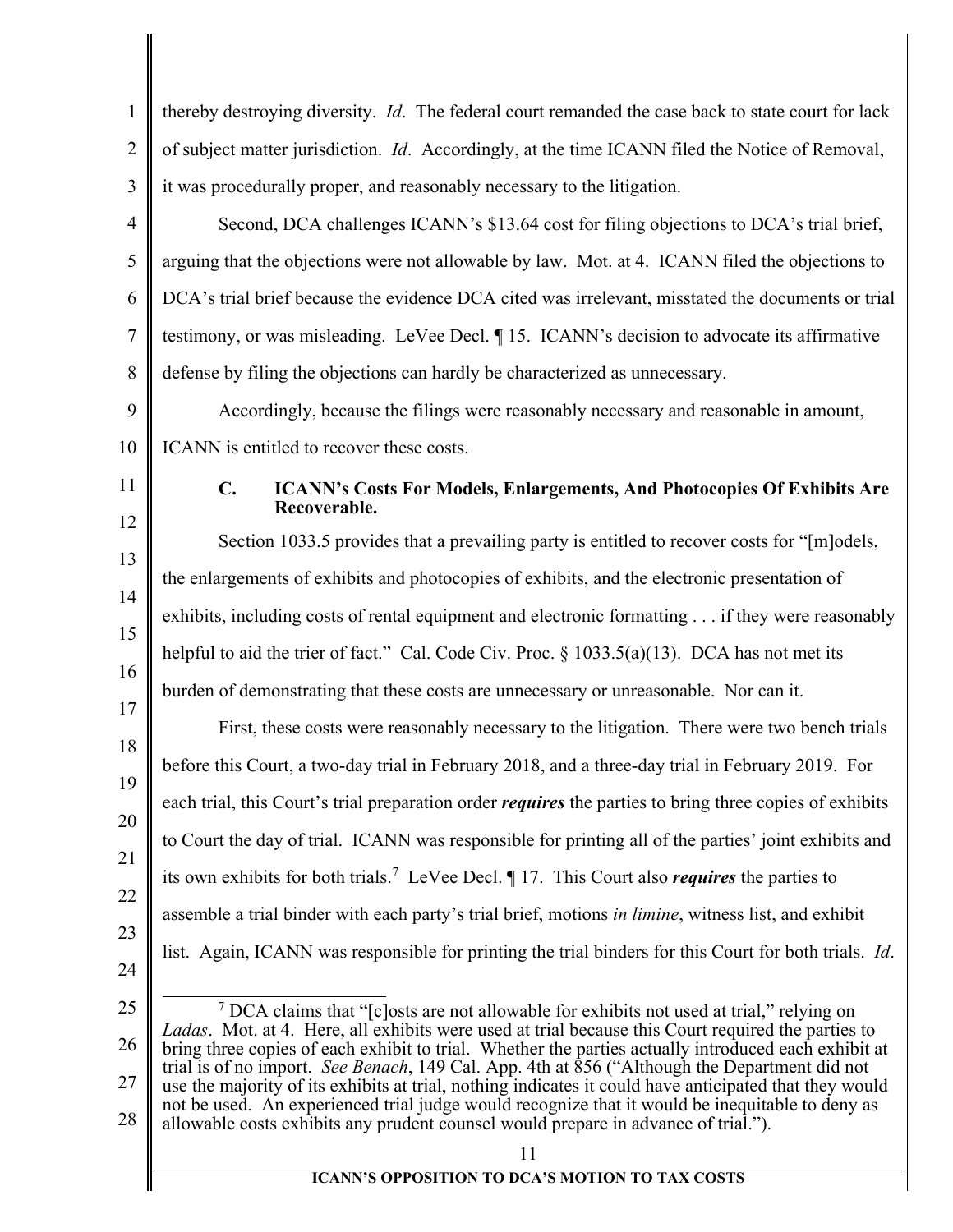<span id="page-12-3"></span><span id="page-12-2"></span><span id="page-12-1"></span><span id="page-12-0"></span>

| $\mathbf{1}$   | As to deposition transcripts, DCA argues that these costs are duplicative of costs sought                                                                                                                                                                                                                                                                                         |
|----------------|-----------------------------------------------------------------------------------------------------------------------------------------------------------------------------------------------------------------------------------------------------------------------------------------------------------------------------------------------------------------------------------|
| $\overline{2}$ | under Section $1033.5(a)(3)(C)$ . But ICANN's costs here are for printing deposition transcripts to                                                                                                                                                                                                                                                                               |
| 3              | lodge with the Court during trial and/or to impeach the witness, or refresh a witness's                                                                                                                                                                                                                                                                                           |
| $\overline{4}$ | recollection, at trial. Indeed, ICANN had to refer to Ms. Bekele's deposition transcripts during                                                                                                                                                                                                                                                                                  |
| 5              | the 2018 trial often, either because Ms. Bekele could not recall her prior testimony or because she                                                                                                                                                                                                                                                                               |
| 6              | testified inconsistently with her deposition testimony. LeVee Decl. ¶18.                                                                                                                                                                                                                                                                                                          |
| 7              | As to trial technology, ICANN seeks costs associated with the monitors used to display                                                                                                                                                                                                                                                                                            |
| 8              | exhibits for the Court, counsel table, and the witness. This technology assisted both the Court                                                                                                                                                                                                                                                                                   |
| 9              | (i.e., the trier of fact), the witness, and trial counsel, by allowing counsel to show the Court and                                                                                                                                                                                                                                                                              |
| 10             | the witness the exact page or portion of sometimes voluminous exhibits and focus on particular                                                                                                                                                                                                                                                                                    |
| 11             | portions during questioning. DCA's objection to these costs as vague and ambiguous (Mot. at 5)                                                                                                                                                                                                                                                                                    |
| 12             | is perplexing. DCA and ICANN agreed before each trial to split the cost of the trial technology                                                                                                                                                                                                                                                                                   |
| 13             | so DCA should have incurred similar (if not the same) costs. LeVee Decl. 19.                                                                                                                                                                                                                                                                                                      |
| 14             | Second, these costs were reasonable in amount, as demonstrated by the attached invoices. <sup>8</sup>                                                                                                                                                                                                                                                                             |
| 15             | <i>Id.</i> $\mathbb{Z}$ 20, Ex. H, $\mathbb{Z}$ 21, Ex. I. Accordingly, ICANN is entitled to these costs as a matter of right.                                                                                                                                                                                                                                                    |
| 16             | <b>ICANN IS ENTITLED TO RECOVER ITS DISCRETIONARY COSTS</b><br>Ш.                                                                                                                                                                                                                                                                                                                 |
| 17             | ICANN is also entitled to recover its discretionary costs because they are both reasonably                                                                                                                                                                                                                                                                                        |
| 18             | necessary to the litigation and reasonable in amount.                                                                                                                                                                                                                                                                                                                             |
| 19<br>20       | <b>ICANN's Claim For Messenger Fees Is Reasonably Necessary And</b><br>${\bf A}$ .<br><b>Reasonable In Amount.</b>                                                                                                                                                                                                                                                                |
| 21             | ICANN requested costs for messenger fees associated with delivering courtesy copies of                                                                                                                                                                                                                                                                                            |
| 22             | filings to Court, and transporting voluminous trial exhibit binders to and from Court. California                                                                                                                                                                                                                                                                                 |
| 23             | courts have exercised their discretion to award costs for messenger fees in these circumstances.                                                                                                                                                                                                                                                                                  |
| 24             | See Ladas, 19 Cal. App. 4th at 776 (awarding courier and messenger costs for "filing documents")                                                                                                                                                                                                                                                                                  |
| 25             | with the court" and "transporting exhibits to and from the courtroom"); Benach, 149 Cal. App.                                                                                                                                                                                                                                                                                     |
| 26             | 4th at 858 (upholding trial court's grant of costs for messenger services).                                                                                                                                                                                                                                                                                                       |
| 27<br>28       | <sup>8</sup> DCA questions why costs associated with the 2019 trial are higher than the 2018 trial.<br>Mot. at 4-5. The invoices clarify that the costs for the 2019 trial are higher because ICANN is<br>claiming costs for trial exhibits it attached to its pre-trial brief, and for binders of a subset of<br>exhibits it prepared for each witness. LeVee Decl. 1 21, Ex. I. |
|                | 12<br><b>ICANN'S OPPOSITION TO DCA'S MOTION TO TAX COSTS</b>                                                                                                                                                                                                                                                                                                                      |
|                |                                                                                                                                                                                                                                                                                                                                                                                   |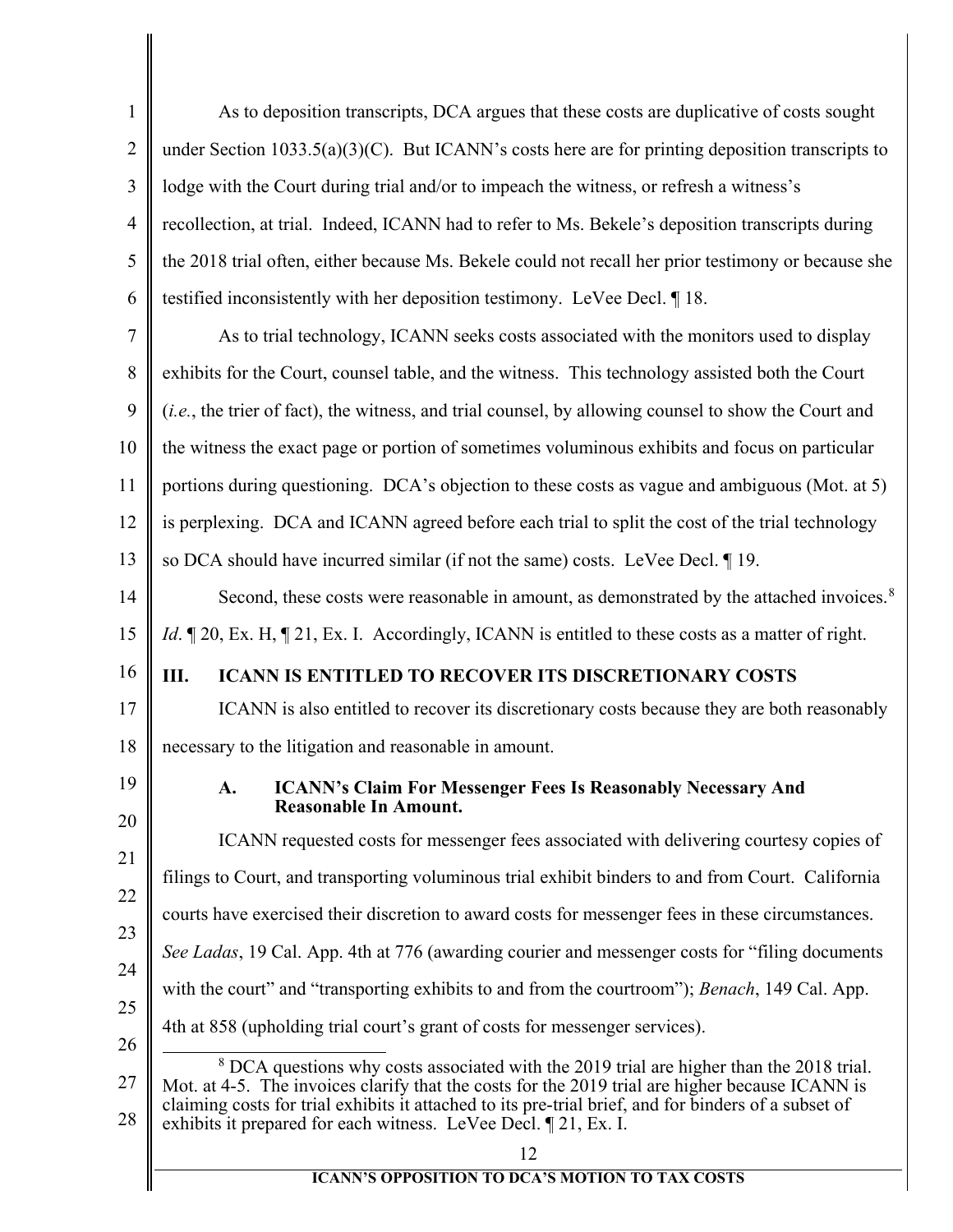1 2 3 4 5 6 7 8 9 DCA only challenges ICANN's messenger fees for delivering courtesy copies to this Court, and delivery of trial exhibit binders to Court. Mot. at 5. As to delivery of courtesy copies, DCA is undoubtedly aware that in January 2019, the Los Angeles Superior Court began requiring parties to file electronically documents with the Court. It is often a requirement to submit paper copies of electronic filings to the court as a courtesy. As this was a new policy in January 2019, ICANN followed this common requirement, and submitted paper copies of electronic filings to this Court as a courtesy, especially because the final pre-trial status conference and trial dates for the Phase I trial were fast approaching, meaning getting filings into the Court's hands was timesensitive. LeVee Decl. ¶ 22.

10 11 12 13 14 15 16 17 18 ICANN's messenger fees for delivering trial exhibit binders to Court were also reasonably necessary. According to this Court's trial preparation order, the parties must jointly prepare *three sets* of exhibit binders and bring them to court the day of trial. As stated above, ICANN was responsible for printing the parties' joint exhibits, in addition to its own exhibits, and transporting these exhibit binders to Court. LeVee Decl. ¶ 23. The three sets of exhibit binders, which amounted to multiple boxes, were extremely heavy, such that ICANN's counsel could not carry them to Court without substantial burden. *Id*. ¶ 24. Accordingly, it was entirely reasonable to messenger the exhibit binders to Court. *See Ladas*, 19 Cal. App. 4th at 776 (awarding messenger costs for "transporting exhibits to and from the courtroom").

19 20 DCA does not dispute that any of these fees were unreasonable in amount, but ICANN nonetheless attaches these invoices to demonstrate their propriety. LeVee Decl. ¶ 25, Ex. J.

<span id="page-13-0"></span>21 22

## **B. ICANN's Claim For Service Fees Is Reasonably Necessary And Reasonable In Amount.**

23 24 25 26 27 ICANN's request for service fees is reasonably necessary to the litigation, namely serving the Plaintiff and the Intervenor with filings and with trial exhibits. ICANN did not personally serve DCA with every filing or discovery in this case, only those it deemed reasonably necessary. For instance, ICANN personally served DCA with its motion for summary judgment, which included voluminous exhibits, for DCA's convenience. The Court should exercise its discretion to award ICANN its service costs.

28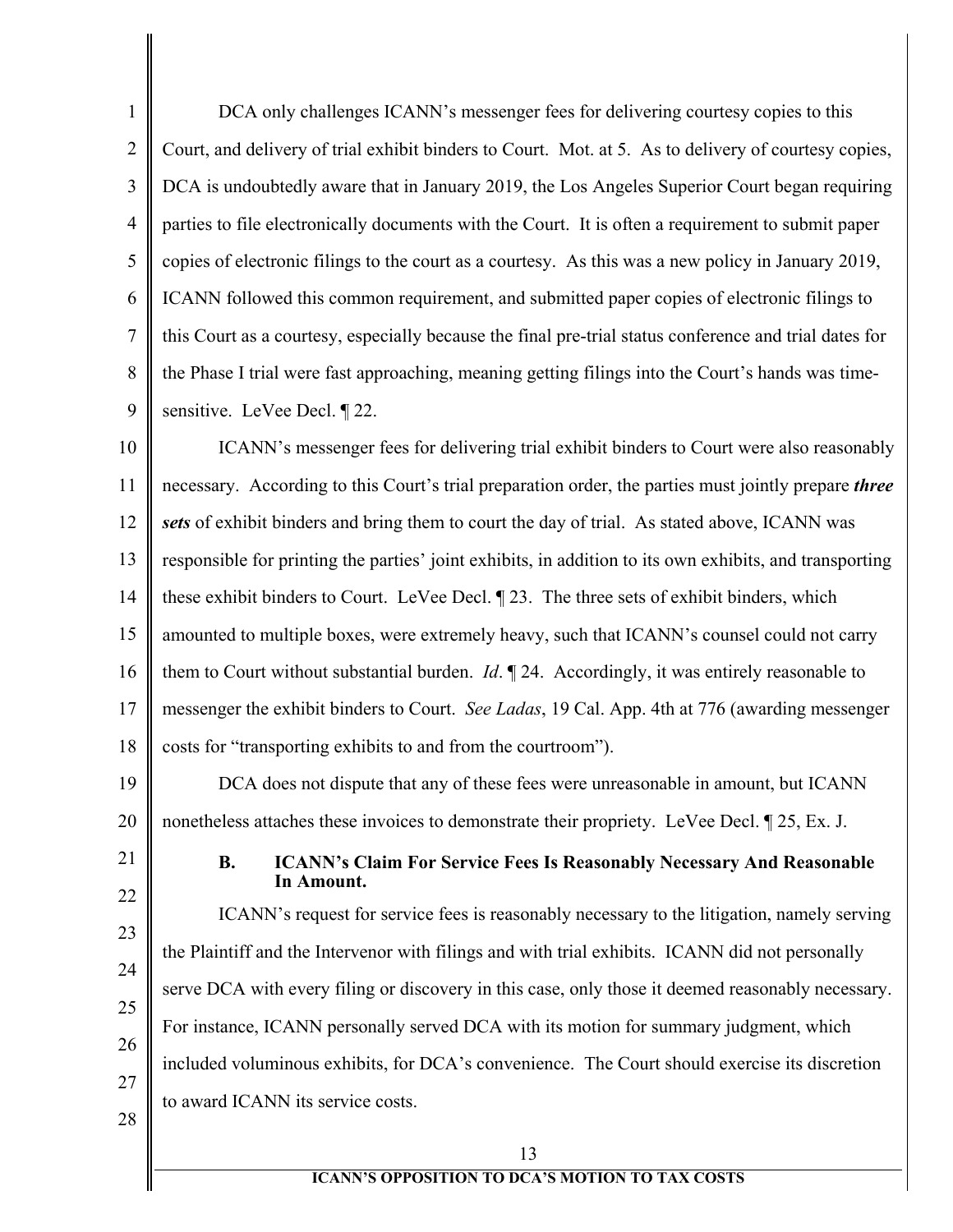<span id="page-14-0"></span>1 2

## <span id="page-14-3"></span>**C. ICANN's Claim For Mediation Fees Is Reasonably Necessary And Reasonable In Amount.**

<span id="page-14-4"></span><span id="page-14-2"></span><span id="page-14-1"></span>3 4 5 6 7 8 9 10 11 12 13 14 15 16 17 18 19 20 21 22 23 24 25 26 27 28 The parties participated in two mediations in this case: the first in September 2016, and the second in January 2019 as ordered by this Court. ICANN is seeking its costs for the mediator fees, parking validation at ICANN's counsel's office, and lunch offered at the mediation for the September 2016 mediation, and ICANN counsel's parking at the January 2019 mediation. California courts have exercised their discretion in awarding a prevailing party costs for mediation. *See Gibson v. Bobroff*, 49 Cal. App. 4th 1202, 1210 (1996) (plaintiff who prevailed in a personal injury action was awarded reimbursement for costs incurred in mediation before trial); *Berkeley Cement, Inc. v. Regents of Univ. of Cal.*, 30 Cal. App. 5th 1133, 1143 (2019) (upholding trial court's decision to award costs for voluntary mediation).<sup>[9](#page-14-4)</sup> This includes both court-ordered mediation and voluntary mediation. *See Berkeley Cement, Inc.*, 30 Cal. App. 5th at 1143. Here, the parties participated in mediation to attempt to resolve the dispute prior to expending further time and money on costly litigation. LeVee Decl. ¶ 26. That the parties were unsuccessful in resolving their dispute is of no import to ICANN's claim for costs. *See, e.g.*, *Berkeley Cement, Inc.*, 30 Cal. App. 5th at 1143 (upholding cost award for unsuccessful voluntary mediation). There is no dispute that these costs were reasonable in amount, but ICANN nonetheless attaches its invoices. LeVee Decl. ¶ 27, Ex. K, ¶ 28, Ex. L. Accordingly, because the mediation costs were reasonably necessary and reasonable in amount, this Court should award ICANN these costs. **D. ICANN's Remaining Costs Are Reasonably Necessary and Reasonable in Amount.** This Court should award ICANN its remaining costs for DCA's counsel's parking, and ICANN's counsel's travel to hearings and trial. First, ICANN is seeking costs for parking it provided to DCA's counsel on three occasions when DCA's counsel visited ICANN's counsel's <sup>9</sup> DCA cites to this case to support that ICANN has not met its burden of establishing that the mediation costs are reasonably necessary. But DCA misstates the court's holding. The court *did not*, as DCA asserts, hold that "claimant failed to establish that fees paid in successful voluntary mediation were reasonably necessary." Mot. at 6. Instead, the court expressly upheld the trial court's grant of costs for voluntary mediation and concluded that fees for voluntary mediation "are not categorically nonrecoverable as 'not reasonably necessary to the conduct of the litigation.'" *Berkeley Cement, Inc.*, 30 Cal. App. 5th at 1143.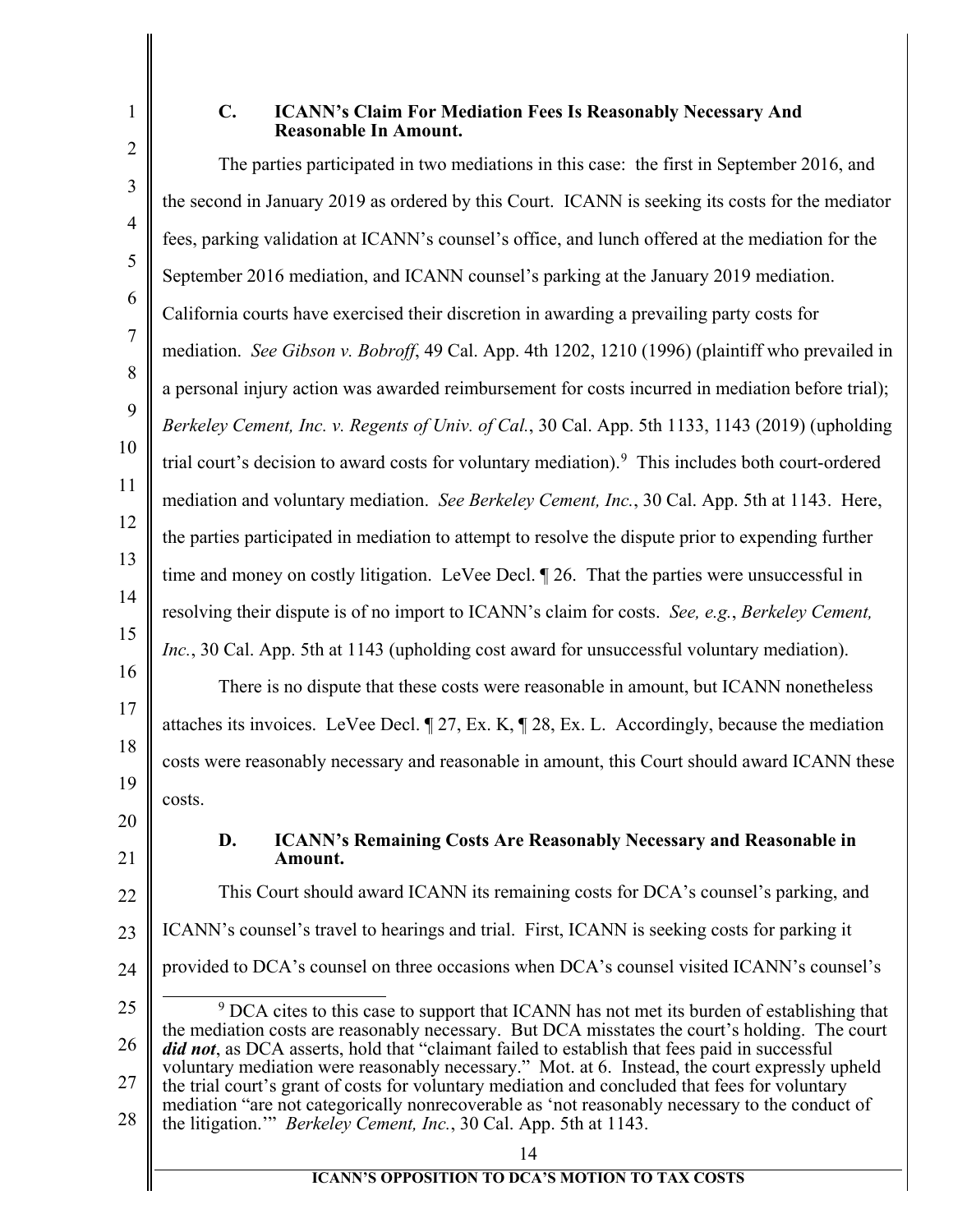<span id="page-15-1"></span><span id="page-15-0"></span>

| $\mathbf{1}$   | office for case-related matters (a courtesy DCA never provided to ICANN when ICANN traveled                                                                                                                                                                                                                                                                     |
|----------------|-----------------------------------------------------------------------------------------------------------------------------------------------------------------------------------------------------------------------------------------------------------------------------------------------------------------------------------------------------------------|
| $\overline{2}$ | to DCA's counsel's office). LeVee Decl. [29, Ex. M. These expenses would have otherwise                                                                                                                                                                                                                                                                         |
| 3              | been incurred by DCA, and ICANN is seeking to recover them now.                                                                                                                                                                                                                                                                                                 |
| $\overline{4}$ | Second, ICANN is seeking costs for travel to, and parking at, hearings and trial in this                                                                                                                                                                                                                                                                        |
| 5              | matter. <sup>10</sup> ICANN's counsel was required to appear at court for numerous hearings and two trials                                                                                                                                                                                                                                                      |
| 6              | in this case. LeVee Decl. ¶ 30. ICANN often brought to Court binders, exhibits, briefs, and other                                                                                                                                                                                                                                                               |
| 7              | items that rendered walking to Court not feasible. <i>Id</i> . These costs were therefore reasonably                                                                                                                                                                                                                                                            |
| 8              | necessary and reasonable in amount. LeVee Decl. ¶ 30, Ex. N.                                                                                                                                                                                                                                                                                                    |
| 9              | Third, ICANN is seeking Christine Willett's hotel costs for the 2018 and 2019 trials.                                                                                                                                                                                                                                                                           |
| 10             | ICANN and DCA identified Ms. Willett on their witness lists, and she appeared in Court each                                                                                                                                                                                                                                                                     |
| 11             | day of the 2018 and 2019 trials. LeVee Decl. 131. Ms. Willett resides in Orange County, not in                                                                                                                                                                                                                                                                  |
| 12             | Los Angeles as DCA claims. <i>Id.</i> Accordingly, it was reasonably necessary for Ms. Willett to                                                                                                                                                                                                                                                               |
| 13             | stay in a hotel adjacent to the Court during trial, to avoid commuting to and from Orange County                                                                                                                                                                                                                                                                |
| 14             | each day. Again, these costs were reasonable in amount. LeVee Decl. 1 31, Ex. O.                                                                                                                                                                                                                                                                                |
| 15             | ICANN IS ENTITLED TO RECOVER ALL COSTS THAT DCA DID NOT<br>IV.<br><b>OBJECT TO</b>                                                                                                                                                                                                                                                                              |
| 16<br>17       | Although DCA objected to the majority of ICANN's request for costs, there is a subset of                                                                                                                                                                                                                                                                        |
| 18             | costs that DCA posed no objection to. These include the following: (1) \$2,355.00 in filing and                                                                                                                                                                                                                                                                 |
| 19             | motion fees (Memorandum of Costs (Worksheet) ("MOC"), Attachment A at 1); (2) \$192.66 in e-                                                                                                                                                                                                                                                                    |
| 20             | filing fees (3) $$17,556.72$ in court reporter fees (MOC, Attachment A at 3); and (4) $$2,897.81$ in                                                                                                                                                                                                                                                            |
| 21             | messenger fees for filings, delivery of courtesy copies to courtroom, etc. (MOC, Attachment A at                                                                                                                                                                                                                                                                |
| 22             | 5-8). Facing no objection by DCA, the Court should award ICANN these costs in full. See Cal.                                                                                                                                                                                                                                                                    |
| 23             | R. Ct. 3.1700(4) ("After the time has passed for a motion to strike or tax costs, the clerk must                                                                                                                                                                                                                                                                |
| 24             | immediately enter the costs on the judgment.").                                                                                                                                                                                                                                                                                                                 |
| 25             |                                                                                                                                                                                                                                                                                                                                                                 |
| 26             | $10$ The court in <i>Ladas</i> did not hold that local travel expenses and parking fees are not                                                                                                                                                                                                                                                                 |
| 27<br>28       | allowed as reimbursable costs, as DCA argues. Mot. at 6. Instead, the court found that, in that<br>case, the prevailing party "failed to demonstrate how any of these charges were necessary to<br>conduct the litigation." Ladas, 19 Cal. App. 4th at 776. Here, ICANN has demonstrated that<br>these costs are reasonably necessary and reasonable in amount. |
|                | 15                                                                                                                                                                                                                                                                                                                                                              |
|                | <b>ICANN'S OPPOSITION TO DCA'S MOTION TO TAX COSTS</b>                                                                                                                                                                                                                                                                                                          |